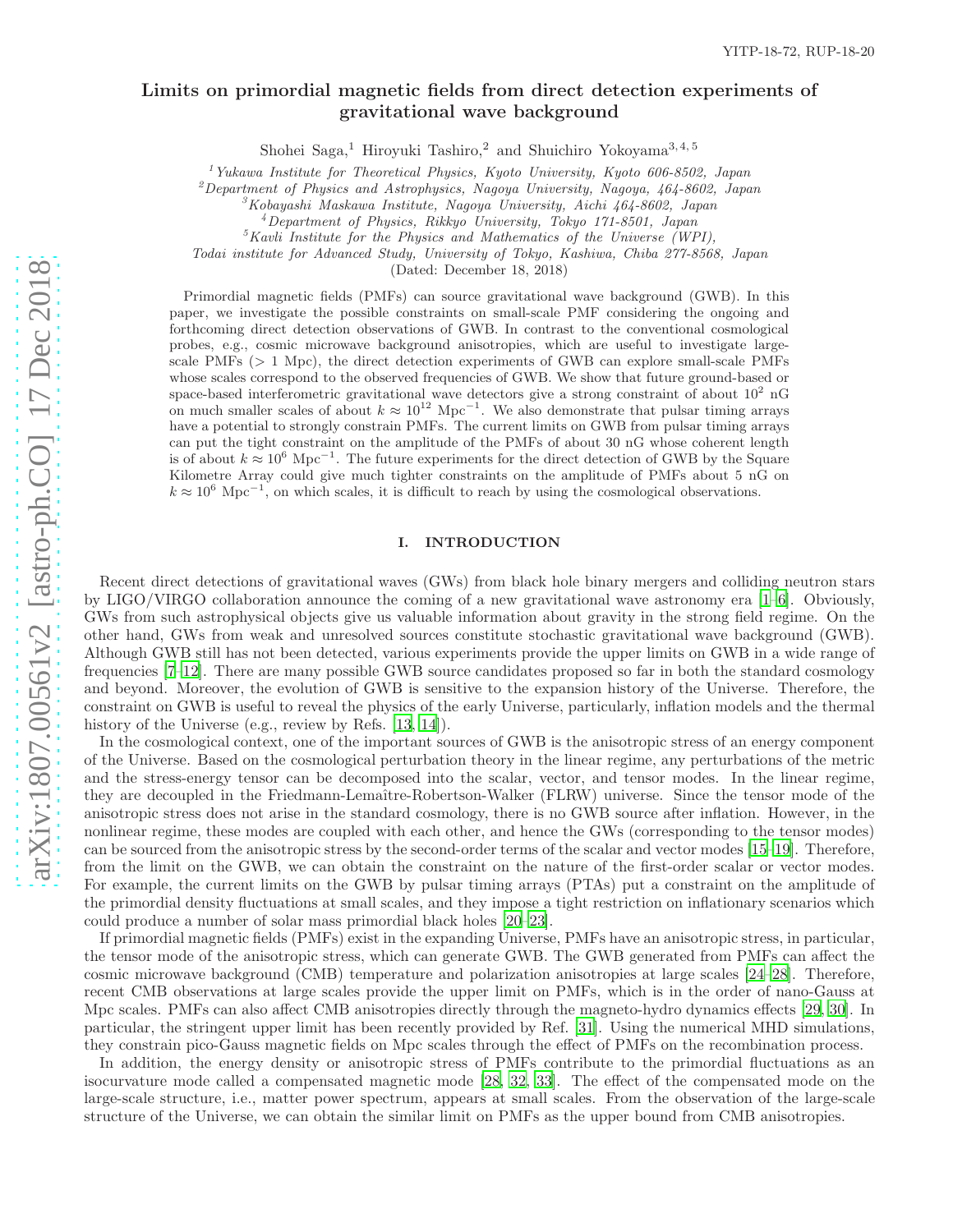Cosmological observations can constrain PMFs on typically Mpc scales. Since observations of small-scale PMFs can provide valuable information for exploring the origin of cosmological magnetic fields, many authors have conducted studies on the upper bound of PMFs at smaller scales than Mpc with various types of observations. The constraint on the spectral distortion of CMB photons can give a limit on PMFs of several tens nano-Gauss at kpc scales due to the energy injection of decaying PMFs during the early stage of the Universe [\[34,](#page-7-10) [35](#page-7-11)]. The success of the big bang nucleosynthesis (BBN) can also provide the constraint on the total energy of PMFs [\[36](#page-7-12)]. This constraint does not depend on the scale of PMFs. The entropy production due to the energy dissipation of PMFs in the early Universe can also give the limit on the PMFs at small scales, i.e.,  $k \geq 10^4$  Mpc<sup>-1</sup> [\[37](#page-7-13)]. Note that before the recombination epoch, the nonlinear effect inevitably produces second-order magnetic fields as  $10^{-24}$  Gauss in the standard cosmology, and therefore this value can be read as a "theoretical" lower bound on PMFs [\[38](#page-7-14)[–41\]](#page-7-15).

In this paper, we investigate the limits on the PMFs obtained from the direct observations of GWB, for example, at pulsar timing arrays, (e.g., NANOGrav [\[7](#page-6-2)], European PTA [\[8](#page-6-7), [9](#page-6-8)], and Parkes PTA [\[10\]](#page-6-9)), at space-based GW observatories, (e.g., LISA [\[42](#page-7-16)]), and at ground-based GW observatories (e.g., LIGO [\[11\]](#page-6-10)). Although there is no report of the direct detection of GWB, nondetection of GWB even in the current status of the observations allows us to obtain a stringent constraint on the PMFs. Since the direct measurements of GWB are sensitive to very high frequency GWB, in other words, very small scales, these observations also give constraints on the PMFs with smaller scales, compared to the CMB measurement.

This paper is organized as follows. In the next section, we briefly review the GWB sourced by the anisotropic stress of the PMFs. In Sec. [III,](#page-3-0) we present our main results and discussion. First, we assume that the spectrum of PMFs is a delta-function type power spectrum, whose amplitude and characteristic scale are tightly constrained. Next, we also explore the power-law type power spectrum, whose origin is assumed to be a cosmological phase transition. In both cases, the direct observation of GWB can tightly constrain the amplitude of PMFs. Finally, in Sec. [IV,](#page-6-11) we summarize this paper.

# II. GRAVITATIONAL WAVES SOURCED FROM PRIMORDIAL MAGNETIC FIELDS

In this section, we give the power spectrum of GWB sourced from PMFs, based on Refs. [\[28](#page-7-4), [43](#page-7-17)]. If the PMFs are generated in the early Universe, they must induce an anisotropic stress in the energy-momentum tensor, which would be a source of the gravitational waves on both super- and sub-horizon scales. By following Ref. [\[28\]](#page-7-4), the spatial  $(i, j)$ components of the energy-momentum tensor for PMFs can be written in terms of background pressure of photons  $(\bar{p}_{\gamma})$ , the density perturbation  $(\Delta_B)$ , and anisotropic stress of PMFs  $(\pi_{ij}^B)$  as

<span id="page-1-0"></span>
$$
T^i{}_j(\eta,\boldsymbol{x})\;=\;\frac{1}{4\pi a^4(\eta)}\left(\frac{1}{2}B^2(\boldsymbol{x})\delta^i{}_j-B^i(\boldsymbol{x})B_j(\boldsymbol{x})\right)\;, \tag{1}
$$

$$
\equiv \bar{p}_{\gamma}(\eta) \left( \Delta^{B}(\boldsymbol{x}) \delta^{i}{}_{j} + \pi^{B}{}^{i}{}_{j}(\boldsymbol{x}) \right) , \qquad (2)
$$

where  $\eta$  and  $a(\eta)$  are the conformal time and scale factor, respectively. Moreover,  $\mathbf{B}(\boldsymbol{x})$  is the comoving magnetic fields, i.e.,  $B(x) \equiv B(\eta, x)/a^2$ , where a factor  $1/a^2$  comes from the adiabatic decay due to the cosmic expansion.

Here we focus on the GWs and the perturbed metric around the FLRW universe can be taken as

$$
ds2 = a2(\eta) \left[ -d\eta2 + (\delta_{ij} + 2h_{ij})dxi dxj \right],
$$
\n(3)

where  $h_{ij}$  is a transverse and traceless tensor perturbation. From the Einstein equation with the energy momentum tensor given by Eq. [\(2\)](#page-1-0), the evolution equation for the Fourier component of  $h_{ij}$  is given by

<span id="page-1-1"></span>
$$
h_{ij}''(\eta, \mathbf{k}) + \frac{2}{\eta} h_{ij}'(\eta, \mathbf{k}) + k^2 h_{ij}(\eta, \mathbf{k}) = \frac{1}{\eta^2} R_{\gamma} \pi_{ij}^B(\mathbf{k}) ,
$$
 (4)

in the radiation-dominated era. Here, a prime denotes the derivative with respect to the conformal time and  $R_\gamma \equiv$  $\bar{\rho}_{\gamma}/\bar{\rho}_{\rm r}$ , where  $\bar{\rho}_{\gamma}$  and  $\bar{\rho}_{\rm r}$  are respectively the energy densities of the photons and total radiation components. The solution of Eq. [\(4\)](#page-1-1) can be written as

<span id="page-1-2"></span>
$$
h_{ij}(\eta, \mathbf{k}) = h_{\mathrm{T}}(\eta, k) R_{\gamma} \pi_{ij}^{B}(\mathbf{k}) , \qquad (5)
$$

where  $h_T$  is a transfer function of GWs given by

<span id="page-1-3"></span>
$$
h_{\rm T}(\eta, k) = -\frac{i}{2k\eta} \left[ e^{ik\eta} \left( \text{Ei}(-ik\eta) - \text{Ei}(-ik\eta_{\rm B}) \right) - e^{-ik\eta} \left( \text{Ei}(ik\eta) - \text{Ei}(ik\eta_{\rm B}) \right) \right] \tag{6}
$$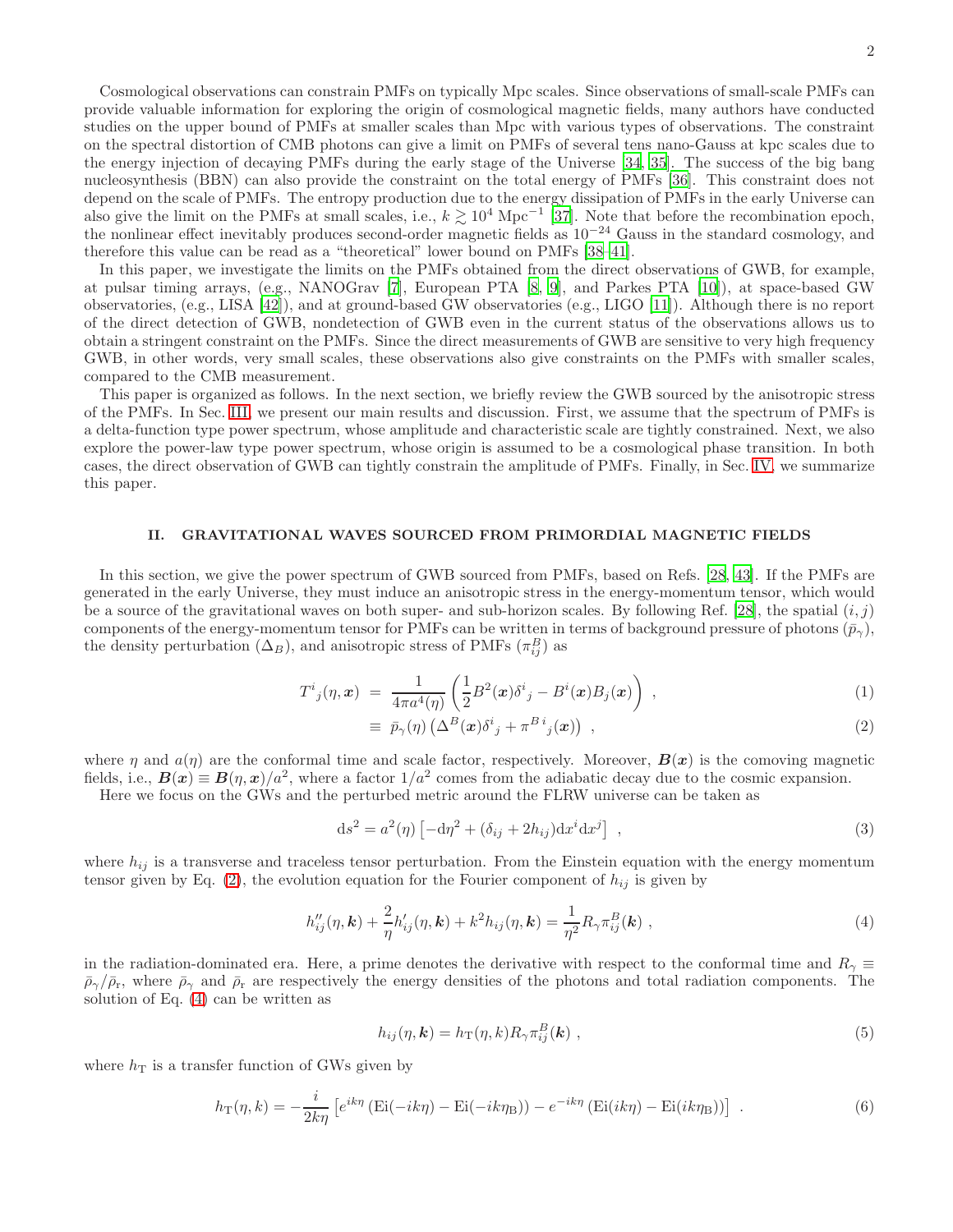

<span id="page-2-0"></span>FIG. 1: The transfer function  $h_T(\eta, k)$  as a function of  $\eta/\eta_B$ .

Here,  $Ei(x)$  is the exponential integral, and  $\eta_B$  denotes an initial time which can be considered to be a generation time of PMFs. For the inflationary magnetogenesis scenarios, we assume  $\eta_B$  to be the beginning of the radiation dominated era, that is, the reheating time.<sup>1</sup> As an initial condition, we take  $h_{ij}(\eta_B) = 0$  and  $h'_{ij}(\eta_B) = 0$ . We can find an approximate form of the above transfer function for the case with  $k\eta_{\rm B} \ll 1$  as [\[28](#page-7-4)]

<span id="page-2-1"></span>
$$
h_{\rm T}(\eta, k) \approx \begin{cases} \log\left(\frac{\eta}{\eta_{\rm B}}\right) + \frac{\eta_{\rm B}}{\eta} - 1 & (k\eta \ll 1), \\ -\log(k\eta_{\rm B}) \frac{\sin k\eta}{k\eta} & (k\eta \gg 1). \end{cases}
$$
 (7)

We show the temporal evolution of the transfer function in Fig. [1.](#page-2-0) The amplitude of GWB has a peak at the horizon crossing time, and after that, the amplitude decays as  $h_T(\eta, k) \propto \eta^{-1} \propto a^{-1}$  as shown in Eq. [\(7\)](#page-2-1).

The power spectrum of GWs is defined as

$$
\langle h_{ij}(\eta, \mathbf{k}) h_{ij}^*(\eta, \mathbf{k'}) \rangle = (2\pi)^3 \delta_{\mathcal{D}}^3(\mathbf{k} - \mathbf{k'}) P_h(\eta, k) . \tag{8}
$$

The explicit form of the anisotropic stress of PMFs,  $\pi_{ij}^B$ , is given by

$$
\pi_{ij}^B(\mathbf{k}) = -\frac{3}{4\pi a^4 \bar{\rho}_{\gamma}} \int \frac{\mathrm{d}^3 \mathbf{k}_1}{(2\pi)^3} B_i(\mathbf{k}_1) B_j(\mathbf{k} - \mathbf{k}_1) \,. \tag{9}
$$

Therefore, by using Eq. [\(5\)](#page-1-2), we can evaluate the power spectrum of GWs sourced by PMFs as

<span id="page-2-2"></span>
$$
P_h(\eta, k) = h_{\rm T}^2(\eta, k) R_\gamma^2 \frac{3}{64\pi^2 \rho_{\gamma,0}^2} \int \frac{\mathrm{d}^3 k_1}{(2\pi)^3} \int \frac{\mathrm{d}^3 k_2}{(2\pi)^3} (2\pi)^3 \delta_{\rm D}^3(\mathbf{k} - \mathbf{k}_1 - \mathbf{k}_2) \times P_B(k_1) P_B(k_2) \left( 1 + \left( \hat{\mathbf{k}} \cdot \hat{\mathbf{k}}_1 \right)^2 \right) \left( 1 + \left( \hat{\mathbf{k}} \cdot \hat{\mathbf{k}}_2 \right)^2 \right) , \tag{10}
$$

where the hat means the unit vector and  $P_B(k)$  is a power spectrum of the PMFs. Assuming that the PMFs are Gaussian and nonhelical, the power spectrum of the PMFs can be written as

$$
\langle B_i(\mathbf{k})B_j^*(\mathbf{k'})\rangle = \frac{(2\pi)^3}{2}\delta_{\rm D}^3(\mathbf{k}-\mathbf{k'})\left(\delta_{ij}-\hat{k}_i\hat{k}_j\right)P_B(k) \ . \tag{11}
$$

Finally, we can calculate the density parameter of GWB from PMFs with the power spectrum in Eq. [\(10\)](#page-2-2) by

$$
\Omega_{\rm GW}(\eta, k) = \frac{1}{12} \left( \frac{k}{aH} \right)^2 \frac{k^3}{2\pi^2} P_h(\eta, k) \tag{12}
$$

<sup>&</sup>lt;sup>1</sup> This assumption neglects the amplification during inflation, which might be strongly model dependent. In that sense, our result shows the conservative upper bounds on PMFs.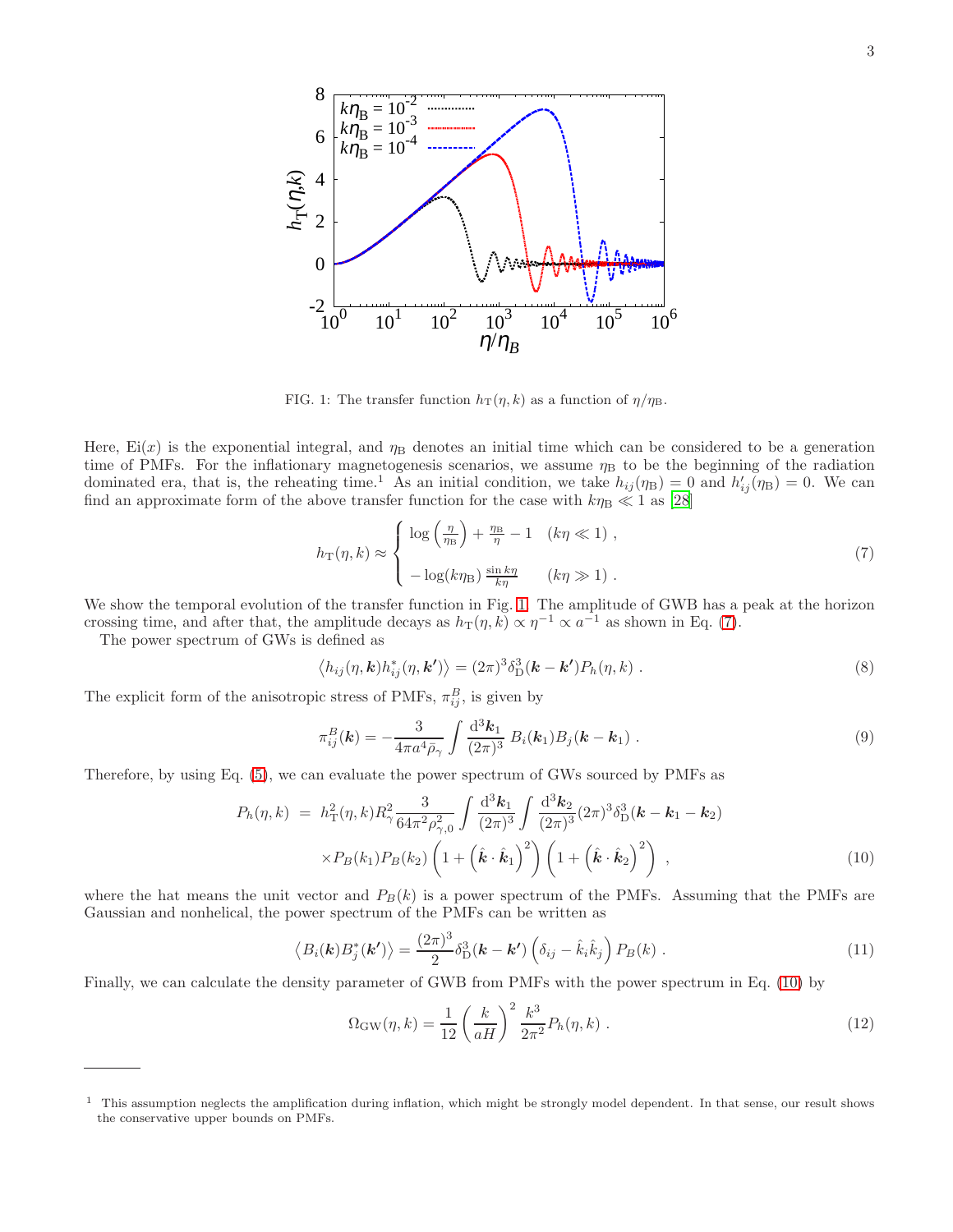#### <span id="page-3-0"></span>III. RESULTS AND DISCUSSIONS

In this section, we discuss the upper bound of PMFs through the measurement in the direct detection experiments of GWB. For the simplicity of analysis, first the power spectrum of PMFs is assumed to be the delta-function type as

<span id="page-3-3"></span>
$$
P_B(\ln k) = \frac{2\pi^2}{k^3} \mathcal{B}^2 \delta_D(\ln (k/k_p)) \tag{13}
$$

For this delta-function type of PMFs, the energy density of GWB at the present time  $(\eta = \eta_0)$  can be represented as

<span id="page-3-1"></span>
$$
\Omega_{\rm GW}(\eta_0, k) = \frac{R_\gamma^2}{512\pi^2} \left(\frac{\mathcal{B}^2}{\bar{\rho}_{\gamma,0}}\right)^2 \left(\frac{k}{H_0}\right)^2 a_{\rm eq}^2 h_{\rm T}^2(k, \eta_{\rm eq}) \left(\frac{k}{k_{\rm p}}\right)^2 \left(1 + \frac{k^2}{4k_p^2}\right)^2 \Theta_{\rm H} \left(1 - \frac{k}{2k_{\rm p}}\right) \,,\tag{14}
$$

where  $\Theta_H(x)$  is the Heaviside step function and the subscript "eq" means the value at the epoch of matter-radiation equality. Since we are interested in GWB whose wavelengths are much smaller than the horizon scale at  $\eta_{eq}$ , we simply adopt the adiabatic evolution after the epoch of matter-radiation equality in order to obtain Eq. [\(14\)](#page-3-1). That is, the amplitude of GWB at the present epoch  $\eta_0$ ,  $h_T(k, \eta_0)$  can be given by  $h_T(k, \eta_0)a_0 = h_T(k, \eta_{eq})a_{eq}$ .

Note that, in the above analysis, we assume that the anisotropic stress of neutrinos can be neglected. This assumption can be justified as follows. After the neutrino decoupling era, neutrinos start to stream freely, and the additional contribution appears in the rhs in Eq. [\(4\)](#page-1-1) as the anisotropic stress of neutrinos. The neutrino anisotropic stress should be described as [\[44,](#page-7-18) [45\]](#page-7-19)

$$
R_{\nu}\pi_{ij}^{\nu}(\eta,k) = -24R_{\nu}\int_{\eta_{\nu}}^{\eta} d\eta_1 \frac{j_2(k(\eta-\eta_1))}{k^2(\eta-\eta_1)^2}\dot{h}_{ij}(\eta,k) , \qquad (15)
$$

where  $j_2(x)$  is a spherical Bessel function and  $R_\nu = \bar{\rho}_\nu/\bar{\rho}_r$ . From the above expression, one can find that the effect of the neutrino anisotropic stress on the evolution of GWs would be negligible on subhorizon scales even after the neutrino decoupling  $(k\eta \gg 1, \eta > \eta_{\nu} \approx 7.6 \times 10^{-4}$  Mpc). The observations of PTAs, which are the current lowest frequency experiments for direct detection, can be sensitive to GWB with  $k_{\text{PTA}} \approx 5 \times 10^6 \text{ Mpc}^{-1}$ . Therefore, as long as we consider scales larger than the direct GW observations, e.g., PTAs and GW interferometers, we can safely neglect the effect of neutrino anisotropic stress.

Now we evaluate Eq. [\(14\)](#page-3-1) numerically. Before we move on, it is helpful to remove the oscillation part from the transfer function of Eq. [\(6\)](#page-1-3) for numerical evaluation. Therefore, we approximate Eq. [\(6\)](#page-1-3) to

<span id="page-3-2"></span>
$$
h_{\rm T}^{2}(\eta_{\rm eq}, k) \approx \frac{\left(\text{Ci}(k\eta_{\rm eq}) - \text{Ci}(k\eta_{B})\right)^{2} + \left(\text{Si}(k\eta_{\rm eq}) - \text{Si}(k\eta_{B})\right)^{2}}{(k\eta_{\rm eq})^{2}} \,, \tag{16}
$$

where  $\text{Ci}(x)$  and  $\text{Si}(x)$  are the cosine-integral and sine-integral, respectively. This approximation is valid only for  $\eta_{\nu}^{-1} \lesssim k$ . In the case of the direct detection of GWB, the condition,  $\eta_{\nu}^{-1} \lesssim k$ , is well satisfied as we have mentioned.

Plugging Eq. [\(16\)](#page-3-2) into Eq. [\(14\)](#page-3-1), we calculate the energy density of GWB at the present time. Figure [2](#page-4-0) represents the results,  $\Omega_{\rm GW}$ , as a function of k. Here we set  $\mathcal{B} = 1$  nG. In Fig. [2,](#page-4-0) we also show the dependence on  $k_p \eta_B$ , taking different  $k_p \eta_B$  from 0.001 to 100. In this figure, although we set  $\eta_B/\eta_{\nu} = 10^{-12}$ , we confirm that the spectra are insensitive to the choice of  $\eta_B$ . As can be seen in this figure, the induced GWB has a peak at  $k = k_p$  and the peak amplitude of GWB is almost saturated for  $k_p \eta_B \ll 1$ . This is because the amplitude of GWB at  $k = k_p$  depends on  $k_{\rm p}\eta_B$  logarithmically for the case with  $k\eta_B \ll 1$ , as shown in Eq. [\(7\)](#page-2-1). On the other hand, the amplitude of generated GWB is strongly suppressed on  $k_p \eta_B \gg 1$ . For this reason, in the case of relatively higher frequency experiments such as LIGO where the observed frequency,  $k_{\text{obs}}$ , can become larger than  $1/\eta_{\text{B}}$ , the constraints would strongly depend on the generation time,  $\eta_B$ . Note that a causal generation can produce only magnetic fields whose scale is less than the horizon scale at the generation epoch. However, causal magnetic fields can have the power even on superhorizon scales in the Fourier space because causal magnetic fields have the tail of the blue power spectrum on scales larger than the horizon scale (see Ref. [\[49](#page-7-20)]). Therefore, considering the above power spectrum [\(13\)](#page-3-3) allow us to obtain the constraint on the small- $k$  tail part of causal magnetic fields.

Here, we consider three types of observations, i.e., PTAs, space-based GW observatories, and ground-based GW observatories. First, PTAs can be sensitive to GWB with  $k_{\text{PTA}} \approx 5 \times 10^6 \text{ Mpc}^{-1}$ , e.g., [\[46,](#page-7-21) [47\]](#page-7-22). We refer to the results for the current running PTAs as NANOGrav [\[7\]](#page-6-2), European PTA [\[8,](#page-6-7) [9\]](#page-6-8), and Parkes PTA [\[10](#page-6-9)], and future PTA project as Square Kilometre Array (SKA) [\[48\]](#page-7-23). Second, for a space-based GW observatory we consider LISA which is planned now. In the current design of LISA, it is expected that GWB could be strongly constrained [\[42\]](#page-7-16). Third, as the upper bound for a ground-based GW observatory, we adopt the recent report by LIGO [\[11\]](#page-6-10). We summarize these (expected) upper bounds in Table. [I](#page-4-1) with the most sensitive wave numbers and corresponding upper limits.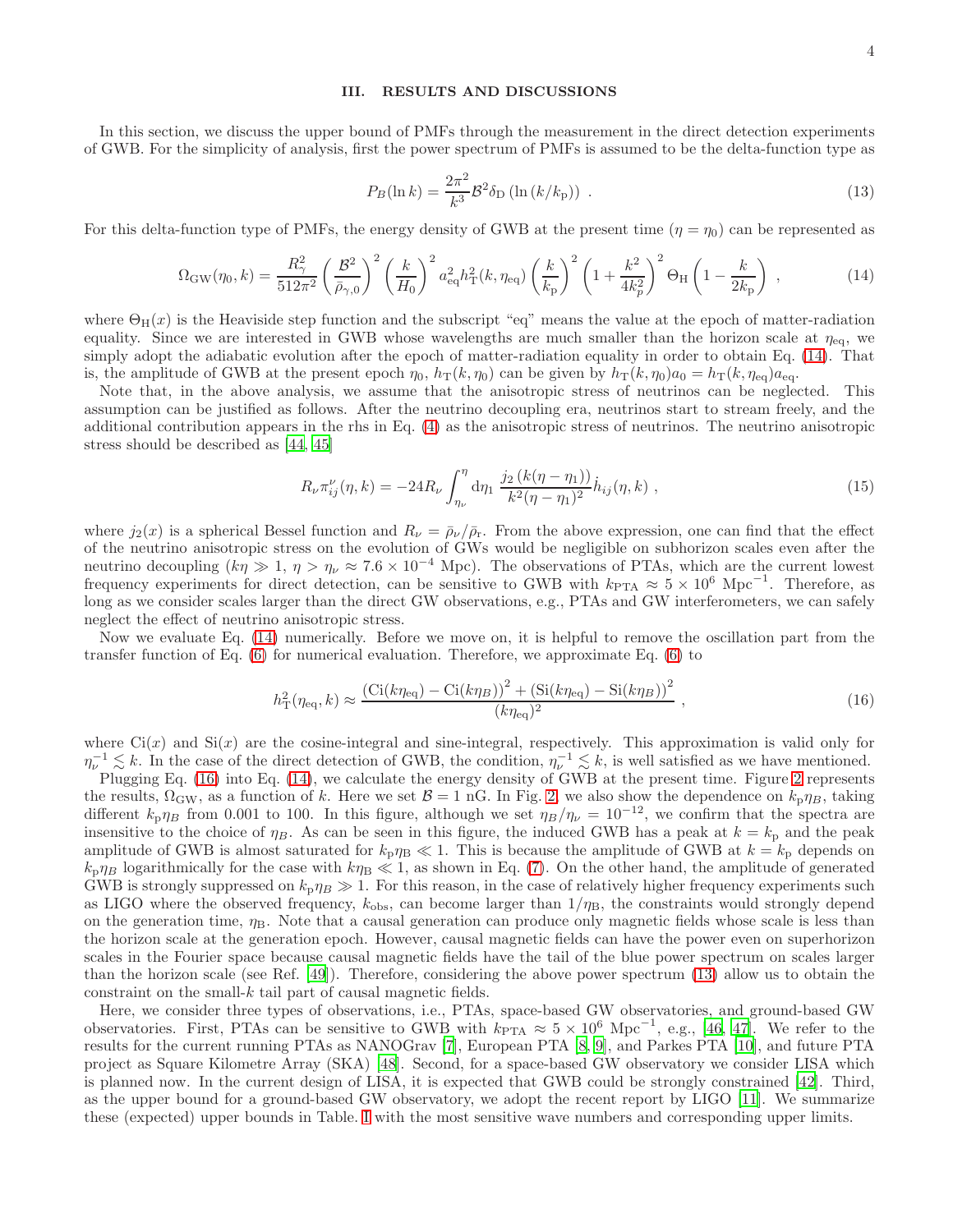

<span id="page-4-0"></span>FIG. 2: The spectrum of GWB induced by the anisotropic stress of PMFs at the present time for various  $k_p$ . In this figure, we set  $\mathcal{B} = 1$  nG. The amplitude of GWB is scaled proportional to  $\mathcal{B}^4$ . We also show the scale-invariant case defined in Eq. [\(17\)](#page-4-2) with the solid black line.

wave number  $k$  [Mpc<sup>-1</sup>] Upper limit on  $\Omega_{\text{GW}}h^2$ 

| Current PTAs $[7-10]$ | $\approx 5 \times 10^6$ | $\lesssim 10^{-9}$  |
|-----------------------|-------------------------|---------------------|
| $LIGO$ [11]           | $\approx 10^{17}$       | $\lesssim 10^{-7}$  |
| SKA [48]              | $\approx 5 \times 10^6$ | $\lesssim 10^{-13}$ |
| $LISA$ [42]           | $\approx 10^{12}$       | $\lesssim 10^{-9}$  |

<span id="page-4-1"></span>TABLE I: Summary of the observations we assumed. Current PTA and LIGO bounds are obtained from the observed results but SKA and LISA are expected upper bounds in the future.

We summarize our constraints in Fig. [3.](#page-5-0) The upper bounds estimated from the direct detection experiments of GWB are expressed in solid lines. The thickness of lines corresponds to the range of the PMF generation epoch and we take it to be  $10^{-17} \le \eta_B/\eta_{\nu} \le 10^{-12}$ . The bottom lines correspond to the upper bound for the case with  $\eta_B/\eta_{\nu} = 10^{-17}$ . As we have mentioned, for the experiments with relatively higher frequency bands such as LIGO, the amplitude of generating GWB strongly depends on the PMF generation epoch,  $\eta_B$ , and hence the solid line for LIGO seems to be thicker. As a result, current PTAs and LIGO give  $\mathcal{B} \lesssim 40$  nG for  $k \approx 10^6$  Mpc<sup>-1</sup> and  $\mathcal{B} \lesssim 300$  nG for  $k \approx 10^{17} \text{ Mpc}^{-1}$  (for  $\eta_B/\eta_{\nu} = 10^{-17}$ ), respectively. LISA is expected to give  $\mathcal{B} \lesssim 50 \text{ nG}$  for  $k \approx 10^{12} \text{ Mpc}^{-1}$ . The PTA by SKA will give a tight constraint on the amplitude of PMFs as  $\mathcal{B} \lesssim 4 \text{ nG}$  for  $k \approx 10^6 \text{ Mpc}^{-1}$ .

So far we have considered the delta-function type of the PMF power spectrum to make it easy to understand the correspondence between the scale of PMFs and the frequency of induced GWB. Let us consider the PMFs with the power-law spectrum as a more general case. First, we consider the scale-invariant spectrum whose form is assumed to be

<span id="page-4-2"></span>
$$
P_B(k) = \frac{2\pi^2}{k^3} \mathcal{B}^2 \times \begin{cases} \ln \left( k_{\text{max}} / k_{\text{min}} \right)^{-1} & k_{\text{min}} \le k \le k_{\text{max}} \\ 0 & \text{otherwise} \end{cases} \tag{17}
$$

where we introduce IR and UV cutoffs with  $k_{\min} = \eta_{\nu}^{-1}$  and  $k_{\max} \eta_B = 10^8$ . Note that we have confirmed that the result does not depend on the choice of these cutoff scales. In Fig. [2,](#page-4-0) we plot  $\Omega_{\rm GW}$  due to the scale-invariant spectrum as a solid black line. As seen in the case of the delta-function type, the scale dependence of the energy density of induced GWB becomes weaker at larger scales than the horizon scale at the generation epoch. For the scale-invariant case where the power spectrum is assumed to be Eq. [\(17\)](#page-4-2), the current PTAs give an upper bound as  $\mathcal{B} \lesssim 2.5 \times 10^2$  nG.

Finally, we briefly mention the case where the PMFs are causally generated [\[49\]](#page-7-20) and generated PMFs have a blue-tilted power spectrum assumed to be [\[50](#page-7-24)]

$$
P_B(k) = \frac{2\pi^2}{k^3} \frac{2(2\pi)^{n_B + 3} B_\lambda^2}{\Gamma(\frac{n_B + 3}{2})} \left(\frac{k}{k_\lambda}\right)^{n_B + 3} \Theta_H(k_c - k) ,
$$
\n(18)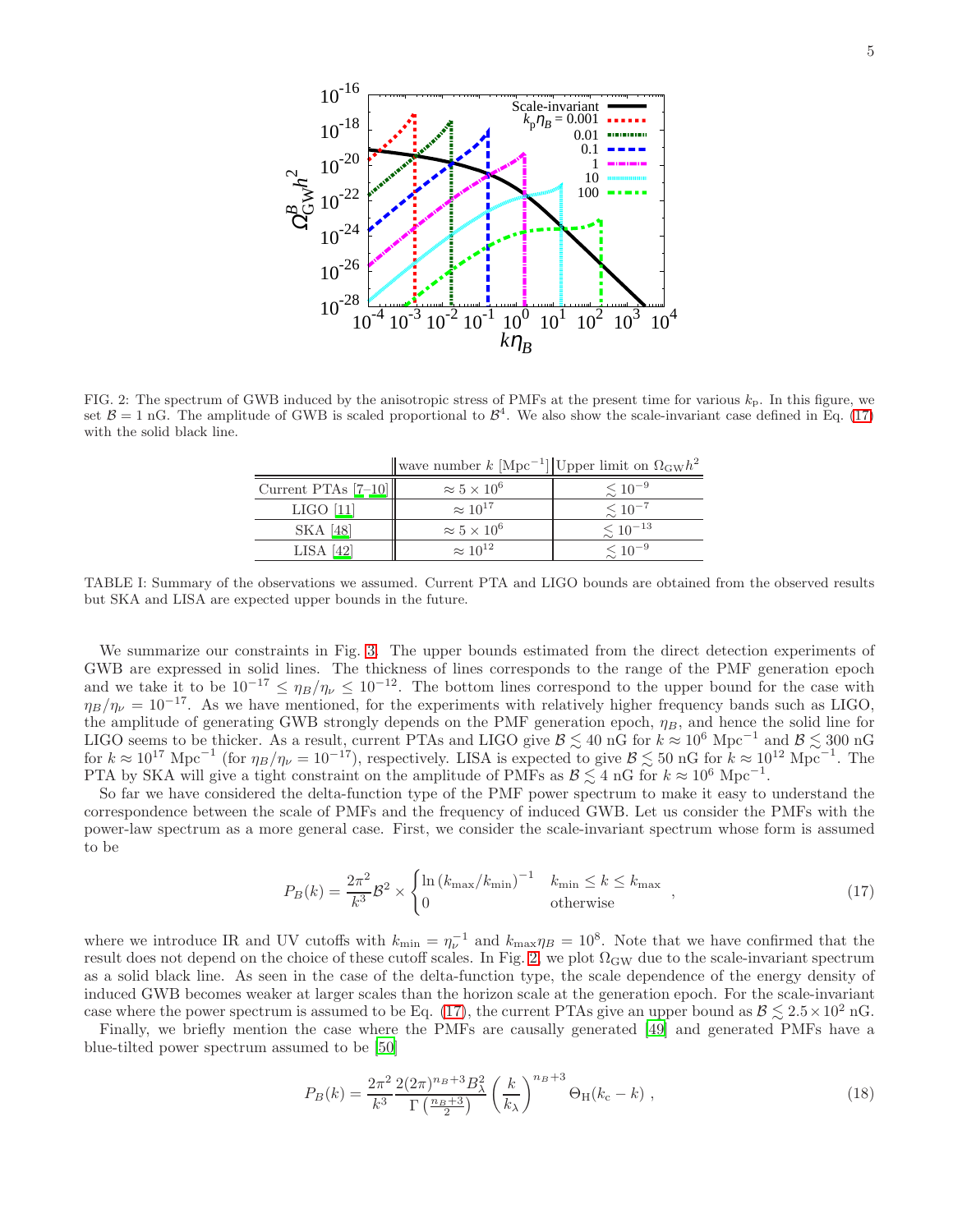

<span id="page-5-0"></span>FIG. 3: Upper bounds on the amplitude of PMFs obtained from direct detection measurements of GWB; current PTAs (black shaded), SKA PTA (gray shaded), LISA (green shaded), and LIGO (cyan shaded). We also show the previous studies: magnetic reheating (red) [\[37](#page-7-13)], BBN (blue) [\[36](#page-7-12)] and CMB distortion (magenta) [\[34](#page-7-10)]. Upper bounds from the direct detection measurements of GWB are shown by the shaded regions which come from the generation epoch of PMFs within  $10^{-17} \leq \eta_B/\eta_{\nu} \leq 10^{-12}$ .

where we introduce the Heaviside step function  $\Theta_H(x)$  which means that the amplitude of PMFs is identical to zero at smaller scales than the cutoff scale  $k_c$ . Here  $B_\lambda$  is the amplitude of PMFs by smoothing over comoving scale of  $\lambda$ and  $k_{\lambda} \equiv 2\pi/\lambda$ . For such blue-tilted PMFs, the spectrum of the energy density of GWB is given as

$$
\Omega_{\rm GW}(k,\eta_0) = \frac{R_{\gamma}^2}{512\pi^2} \left(\frac{2(2\pi)^{n_B+3}}{\Gamma(\frac{n_B+3}{2})}\right)^2 \left(\frac{B_{\lambda}^2}{\rho_{\gamma,0}}\right)^2 \left(\frac{k}{H_0}\right)^2 h_{\rm T}^2(k,\eta_0) \left(\frac{k}{k_{\lambda}}\right)^2 \int_0^{\infty} \frac{dk_1}{k_1} \left(\frac{k_1}{k_{\lambda}}\right)^{n_B+2} \Theta_{\rm H}(k_{\rm c}-k_1) \times \int_{|k-k_1|}^{k+k_1} \frac{dk_2}{k_2} \left(\frac{k_2}{k_{\lambda}}\right)^{n_B+2} \Theta_{\rm H}(k_{\rm c}-k_2) \left(1+\left(\hat{\boldsymbol{k}}\cdot\hat{\boldsymbol{k}}_1\right)^2\right) \left(1+\left(\hat{\boldsymbol{k}}\cdot\hat{\boldsymbol{k}}_2\right)^2\right) . \tag{19}
$$

If we assume  $k/k_1 \ll 1$  and  $2n_B + 3 > 0$ , we can perform the integrations in terms of  $k_2$  and  $k_1$  and obtain an approximate expression as

$$
\Omega_{\rm GW}(k,\eta_0) \approx \frac{R_{\gamma}^2}{64\pi^2} \frac{(2\pi)^{2n_B+6}}{\left[\Gamma\left(\frac{n_B+3}{2}\right)\right]^2} \frac{1}{2n_B+3} \left(\frac{k_c}{k_{\lambda}}\right)^{2n_B+3} \left(\frac{B_{\lambda}^2}{\rho_{\gamma,0}}\right)^2 \left(\frac{k}{H_0}\right)^2 \left(\frac{k}{k_{\lambda}}\right)^3 h_{\rm T}^2(k,\eta_0) \quad \text{(for } k < k_c\text{)}, \tag{20}
$$

From the above approximate expression, one can find that the scale dependence of  $\Omega_{\rm GW}$  is independent of the spectral index of PMFs  $n_B$ , i.e., proportional to  $k^2h_{\rm T}^2(k, \eta_0)$ , while the amplitude of  $\Omega_{\rm GW}$  depends on it [\[24](#page-7-3), [43](#page-7-17)]. As an example, let us assume the PMFs generated at the electroweak phase transition where  $\eta_B$  is taken to be equal to  $\eta_{EW} \sim 10^{-6} \eta_{\nu}$ and the spectral index of PMFs is expected to be  $n_B = 2$  [\[49](#page-7-20)]. For such a case, the cutoff scale is assigned to the horizon-scale of the electro-weak transition, i.e.  $k_c = \eta_{EW}^{-1}$ . Therefore, since the observed frequency band of LIGO is much larger than the cut-off scale in the spectrum of PMFs,  $k<sub>c</sub>$ , the PTA observations can put a strong constraint on the amplitude of PMFs.

The current PTA observations put the constraint on the amplitude of PMFs as  $B_{1 \text{ Mpc}} \lesssim 1.9 \times 10^{-18} \text{ nG}$ . This constraint is comparable to that obtained from the nucleosynthesis bound on GWB [\[43\]](#page-7-17). The future PTA observation by SKA is expected to constrain the amplitude of PMFs about  $B_{1 \text{ Mpc}} \lesssim 1.0 \times 10^{-19} \text{ nG}$ . The expected constraint by the future LISA experiments has been investigated in [\[43,](#page-7-17) [51\]](#page-7-25). In the above analysis, we focus on PMFs generated in the cosmological phase transition. However, Ref. [\[52\]](#page-7-26) discusses the upper bound of GWB due to turbulence in the chiral plasma sourced by PMFs. Even in this specific model, GWB induced from PMFs can be also strongly constrained by the PTA. In particular, the future PTA observation such as SKA should be a good probe to explore various models of the PMF generation.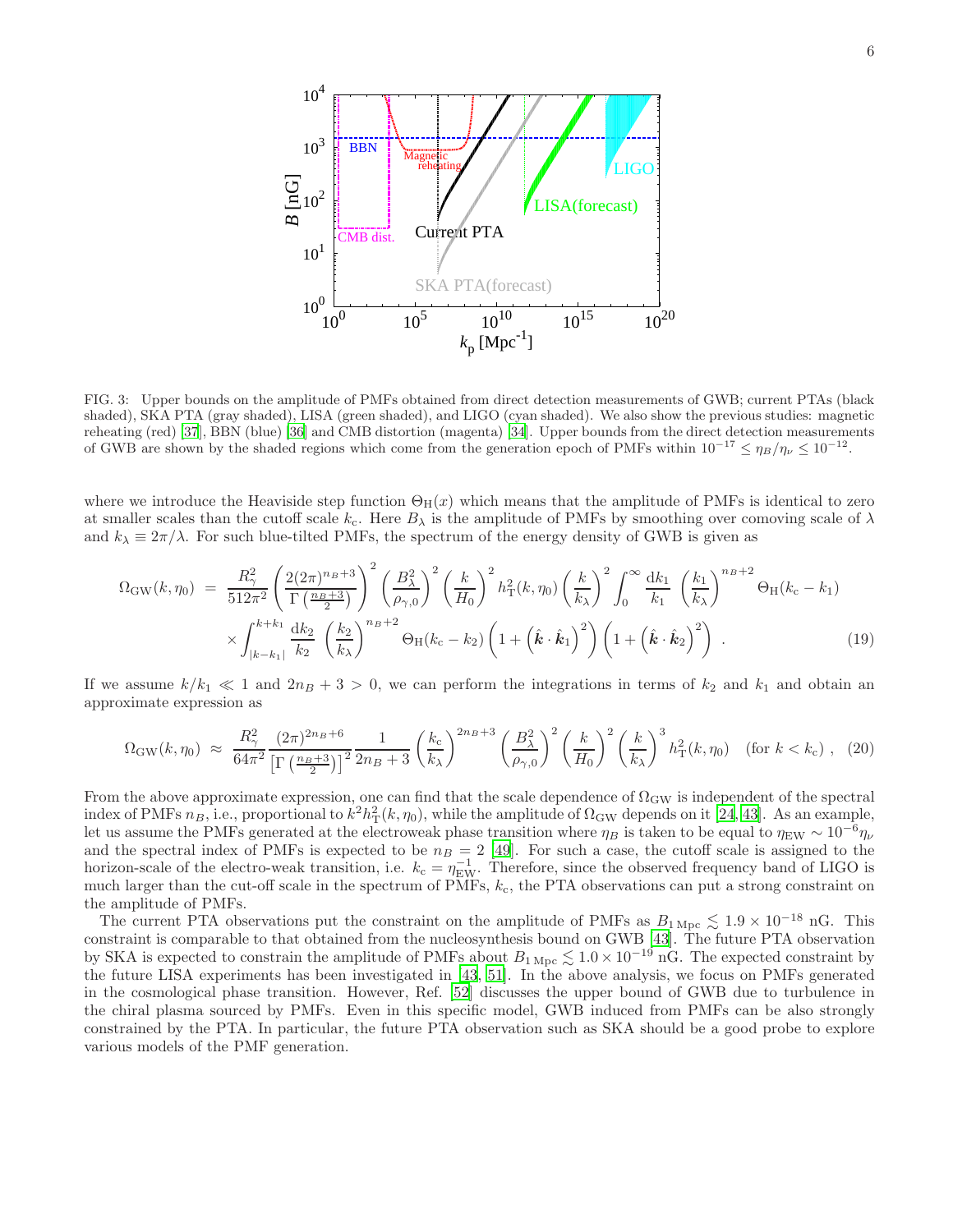## <span id="page-6-11"></span>IV. SUMMARY

Under the presence of primordial magnetic fields (PMFs), the tensor mode in the anisotropic stress of PMFs can generate gravitational wave background (GWB). Although the PMFs at large scales are well constrained by the cosmological probes such as the CMB anisotropies, small-scale PMFs are less done. In this paper, we establish the upper limit on the PMFs through various experiments on the direct detections of GWB. The sensible scales for the direct detection of GWB are widely broadened from  $k \approx 10^6 \sim 10^{17}$  Mpc<sup>-1</sup>, and therefore the limit on PMFs at similar scales can be obtained. In this sense, the direct detection of GWB is one of the keys to explore the signature at small scales.

The nature of PMFs can be described by the primordial power spectrum of PMFs in which the generation mechanism would be imprinted. First, we assume the delta-function type power spectrum with two PMF parameters, its amplitude and the scale of the peak position. We find that the PTA can strongly constrain the amplitude of PMFs on scales  $k \approx 10^6 \sim 10^9$  Mpc<sup>-1</sup>. In particular, the future observations of PTAs such as the Square Kilometre Array has a potential to put a limit on PMFs at about 5 nG at  $k \approx 10^6$  Mpc<sup>-1</sup>, which we cannot access by using the conventional cosmological observations. We should note that, although the magnetic reheating or BBN can also constrain similar scales, those upper bounds are weaker than that from the PTAs. We also study the case of the power-law type power spectrum, especially the scale-invariant power spectrum. Even in this case, the direct observations by PTAs such as SKA are also better probes for putting an upper limit on the amplitude of PMFs. In particular, the current PTAs give an upper bound as  $2.5 \times 10^2$  nG. Finally, when the origin of the PMFs is assigned to the cosmological phase transitions, the spectrum of PMFs can be described as a power-law type power spectrum with a blue power tilt. Considering the causal PMF generation, the tilt of the power spectrum of PMFs can be set as  $n_B = 2$ . In this case, the amplitude of PMFs with smoothing over a comoving scale of  $\lambda = 1$  Mpc is bounded at about 10<sup>-18</sup> nG from current PTA observations. This upper limit will be comparable to the limit from future experiments such as LISA, except for the constrained scales. Moreover, future PTA observations such as SKA can put a stronger constraint on the PMFs of  $10^{-19}$  nG.

We can conclude that, in either case, the direct observations of GWB from PTAs work well in order to constrain PMFs. In particular, SKA would be a promising probe for accessing the small-scale PMFs that cosmological observations cannot reach. Note that throughout this paper, we focus only on nonhelical PMFs. However, if we add the helical components of PMFs, the helical GWB emerges, and moreover, nonhelical GWB is also amplified by the helical PMFs [\[24\]](#page-7-3). These objects will be presented in a future work.

### Acknowledgments

This work is supported in part by a Grant-in-Aid for Japan Society for Promotion of Science (JSPS) Research Fellow Number 17J10553 (S.S.), JSPS KAKENHI Grant Number 15K17646 (H.T.), 17H01110 (H.T.) and 15K17659 (S.Y.), and MEXT KAKENHI Grant Number 18H04356 (S.Y.).

- <span id="page-6-0"></span>[1] B. P. Abbott et al. (Virgo, LIGO Scientific), Phys. Rev. Lett. 116, 061102 (2016), 1602.03837.
- [2] B. P. Abbott et al. (Virgo, LIGO Scientific), Phys. Rev. Lett. 116, 241103 (2016), 1606.04855.
- [3] B. P. Abbott et al. (VIRGO, LIGO Scientific), Phys. Rev. Lett. 118, 221101 (2017), 1706.01812.
- [4] B. P. Abbott et al. (Virgo, LIGO Scientific), Phys. Rev. Lett. 119, 141101 (2017), 1709.09660.
- [5] B. Abbott et al. (Virgo, LIGO Scientific), Phys. Rev. Lett. 119, 161101 (2017), 1710.05832.
- <span id="page-6-1"></span>[6] B. P. Abbott et al. (Virgo, LIGO Scientific), Astrophys. J. 851, L35 (2017), 1711.05578.
- <span id="page-6-2"></span>[7] Z. Arzoumanian et al. (NANOGrav), Astrophys. J. 821, 13 (2016), 1508.03024.
- <span id="page-6-7"></span>[8] L. Lentati et al., Mon. Not. Roy. Astron. Soc. 453, 2576 (2015), 1504.03692.
- <span id="page-6-8"></span>[9] R. van Haasteren et al., Mon. Not. Roy. Astron. Soc. 414, 3117 (2011), [Erratum: Mon. Not. Roy. Astron. Soc.425,no.2,1597(2012)], 1103.0576.
- <span id="page-6-9"></span>[10] R. M. Shannon et al., Science **342**, 334 (2013), 1310.4569.
- <span id="page-6-10"></span>[11] B. P. Abbott et al. (Virgo, LIGO Scientific), Phys. Rev. Lett. 118, 121101 (2017), [Erratum: Phys. Rev. Lett.119,no.2,029901(2017)], 1612.02029.
- <span id="page-6-3"></span>[12] L. Pagano, L. Salvati, and A. Melchiorri, Physics Letters B 760, 823 (2016), 1508.02393.
- <span id="page-6-4"></span>[13] M. Maggiore, Phys. Rept. **331**, 283 (2000), gr-qc/9909001.
- <span id="page-6-5"></span>[14] J. D. Romano and N. J. Cornish, Living Rev. Rel. **20**, 2 (2017), 1608.06889.
- <span id="page-6-6"></span>[15] S. Mollerach, D. Harari, and S. Matarrese, Phys. Rev. D69, 063002 (2004), astro-ph/0310711.
- [16] K. N. Ananda, C. Clarkson, and D. Wands, Phys.Rev. D75, 123518 (2007), gr-qc/0612013.
- [17] H. Assadullahi and D. Wands, Phys.Rev. D81, 023527 (2010), 0907.4073.